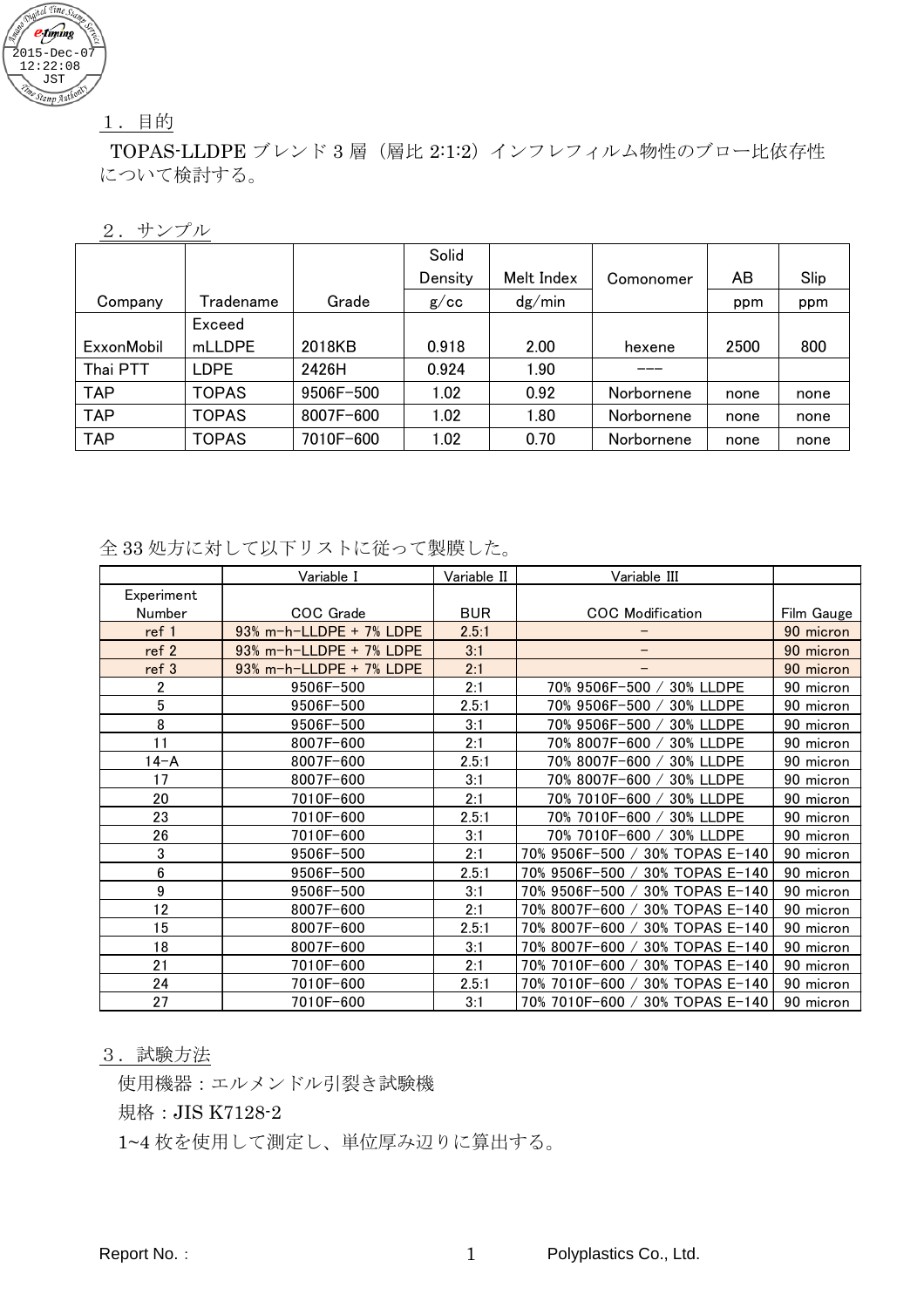## 4.結果

以下の図1、2に MD、TD 方向の測定結果を記載する。



Elmendorf tear strength in MD

■ 8007+LL(30%) ▲ 7010+LL(30%)

図 2.TD 方向の引裂き性比較

 $\mathbf{3}$ 

 $3.5$ 

Δ

 $2.5$ 

**BUR** 

Â

 $\overline{2}$ 

0.04

 $0.00$ 

1.5